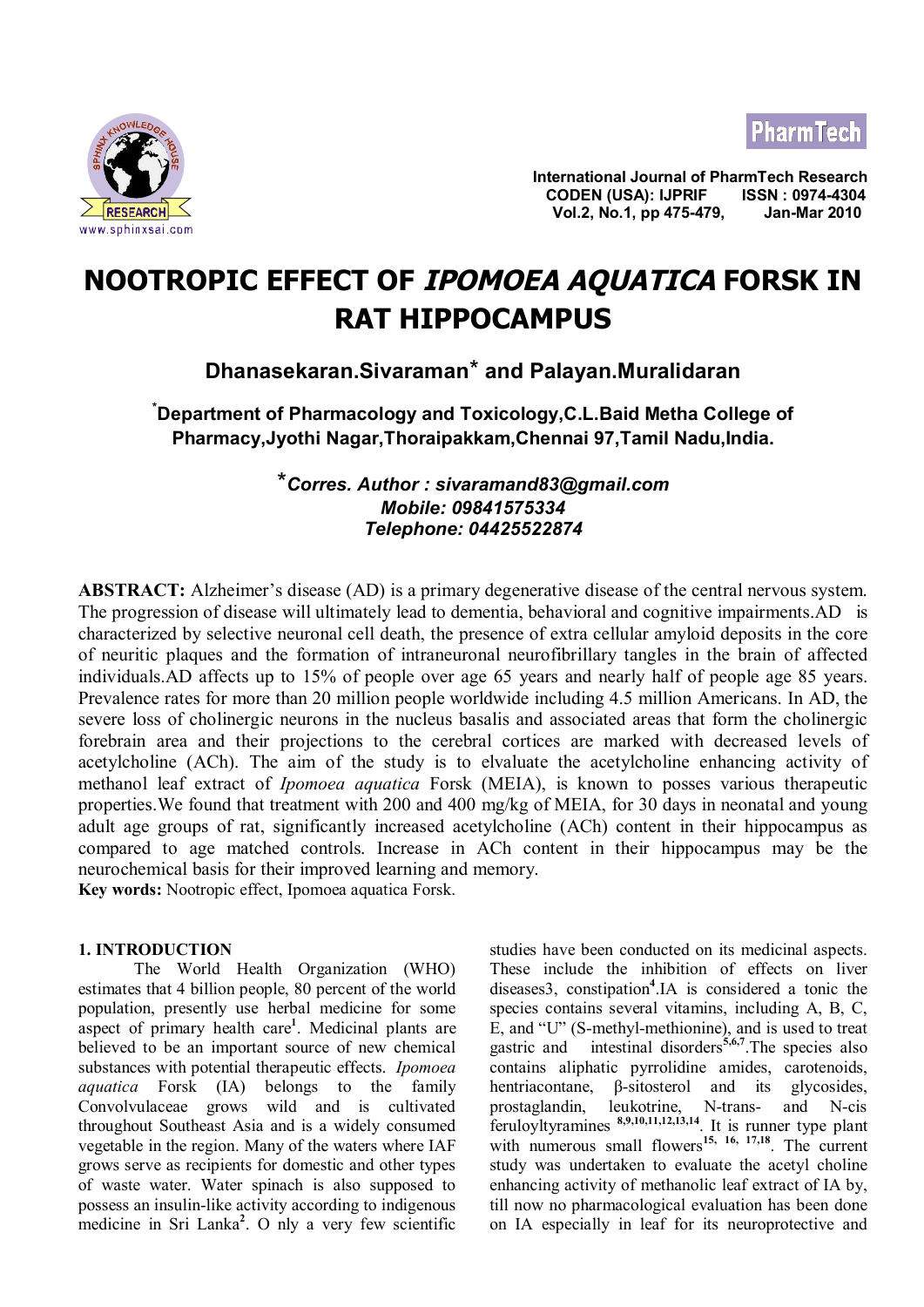rejuvenating activity. This prompted us to pursue the activity and was examined for their efficacy and for determination of their possible mechanism of action.

#### **2. MATERIALS AND METHODS 2.1. Plant material.**

The fresh leaf's of IA were collected from (Changlepet,Tamilnadu,India) western Ghats of South India during March 2008 . The plant was identified and authenticated by Dr.Sasikala Ethirajulu.Captain srinivasan research Foundation,Chennai,Tamil nadu,India.The specimen voucher was deposited in the Department of Pharmacology and toxicology, C.L.Baid Metha College of Pharmacy, Chennai,Tamil nadu,India.

#### **2.2. Preparation of the Methanolic Extract of IA.**

The fresh leaf of IA was collected and washed with running water. It was shade dried at room temperature and 1 kg of the dried leaf was made in to coarse powder. The powder was passed through a 60 No mesh sieve. Air dried Powdered drug was macerated with ethanol (90  $\%$  v/v) in glass percolator and allowed to stand at room temperature for about 24 hours. Then the extract obtained was filtered, concentrated by rotary vacuum pump to get the solid mass. The weight of extract obtained was 19.6 %.

# **2.3. Phytochemical screening:**

The freshly prepared leaf extract of IA was qualitatively tested for the presence of chemical constituents. Phytochemical screening of the extract was performed using the following reagents and chemicals: Alkaloids with Mayer's, Hager's, and Dragendorffs reagent; Flavonoids with the use of sodium acetate, ferric chloride, amyl alcohol; Phenolic compounds and tannins with lead acetate and gelatin; carbohydrate with Molish's,Fehling's and Benedict's reagent; proteins and amino acids with Millon's,Biuret, and xanthoprotein test.Saponins was tested using hemolysis method; Gum was tested using Molishs reagent and Ruthenium red;Coumarin by 10% sodium hydroxide and Quinones by Concentrated Sulphuric acid. These were identified by characteristic color changes using standard procedures**<sup>19</sup>** .

These were identified by characteristic color changes using standard procedures.

 The screening results were as follows: Alkaloids + ve; Carbohydrates + ve; Proteins and amino acids +ve; Steroids - ve; Sterols + ve; Phenols + ve; Flavonoids + ve; Gums and mucilage + ve; Glycosides + ve; Saponins + ve; Terpenes + ve and Tannins  $-$  ve,

Where  $+$  ve and  $-$  ve indicates the presence and absence of compounds.

# **2.4. Animals**

 Swiss albino rats of either sex of two age groups, (i) neonatal pups (7 days old) and (ii) young adults (60 days old) were used for the study, were obtained from animal house of C.L.Baid Metha College of pharmacy, Chennai, Tamil nadu, India. Animals were kept in raised mesh bottom cages to prevent coprophagy .The animals were maintained in colony cages at  $25\pm2$  ∘C, relative humidity 50–55% maintained under 12:12 h light and dark cycle. The animals were fed with Standard animal feed (Hindustan Lever Ltd.banglore, India) and water ad libitum. All the animals were acclimatized to the laboratory conditions prior to experimentation. All the experiments were conducted between 10-00 and 17.00 h and were in accordance with the ethical guidelines of the International association for Study of Pain**<sup>20</sup>**.All experiments were carried out according to the guidelines for care and use of experimental animals and approved by Committee for the Purpose of Control and Supervision of Experiments on Animals (CPCSEA).The study was approved by the Institutional Animal Ethical Committee (Ref No: IAEC/XIII/02/CLBMCP/2008-2009 Dated 16/06/08).

# **2.5. Acute toxicity studies**

 Acute toxicity study was performed for the extracts to ascertain safe dose by acute oral toxic class method of Organization of Economic Co-operation and Development, as per 423 guidelines (OECD)<sup>21</sup>.

# **2.6. Treatment schedule**

Seven-day-old neonatal rat pups and 60-dayold young adult rats were further subdivided into two groups.

#### Group A (neonatal group)

 Consists of Seven-day-old neonatal rat pups, further subdivide in to Group I (control group) received 10ml/kg normal saline,p.o. Group II and Group III (Treatment groups) animals received MEIA 200 and 400 mg/kg,p.o. for 30 days (from  $8<sup>th</sup>$  day to 37<sup>th</sup> day in neonatal group).

#### Group B (Adult group)

Consists of 60-day-old young adult rats, further subdivide in to Group I (control group) received 10ml/kg normal saline,p.o. Group II and Group III (Treatment groups) animals received MEIA 200 and 400 mg/kg,p.o. for 30 days (from 61st day to  $90<sup>th</sup>$  day in young adult rats).

# **2.7. Tissue preparation**

After the period of treatment, both neonatal and young adult rats (Group A and B) were killed by quick decapitation. Their brains were rapidly removed and placed on ice.Hippocampi were then dissected out on ice and placed in chilled 0.9% NaCl solutions<sup>22</sup>. Hippocampi from rats were pooled for estimation of ACh (n=6 pooled samples in each group).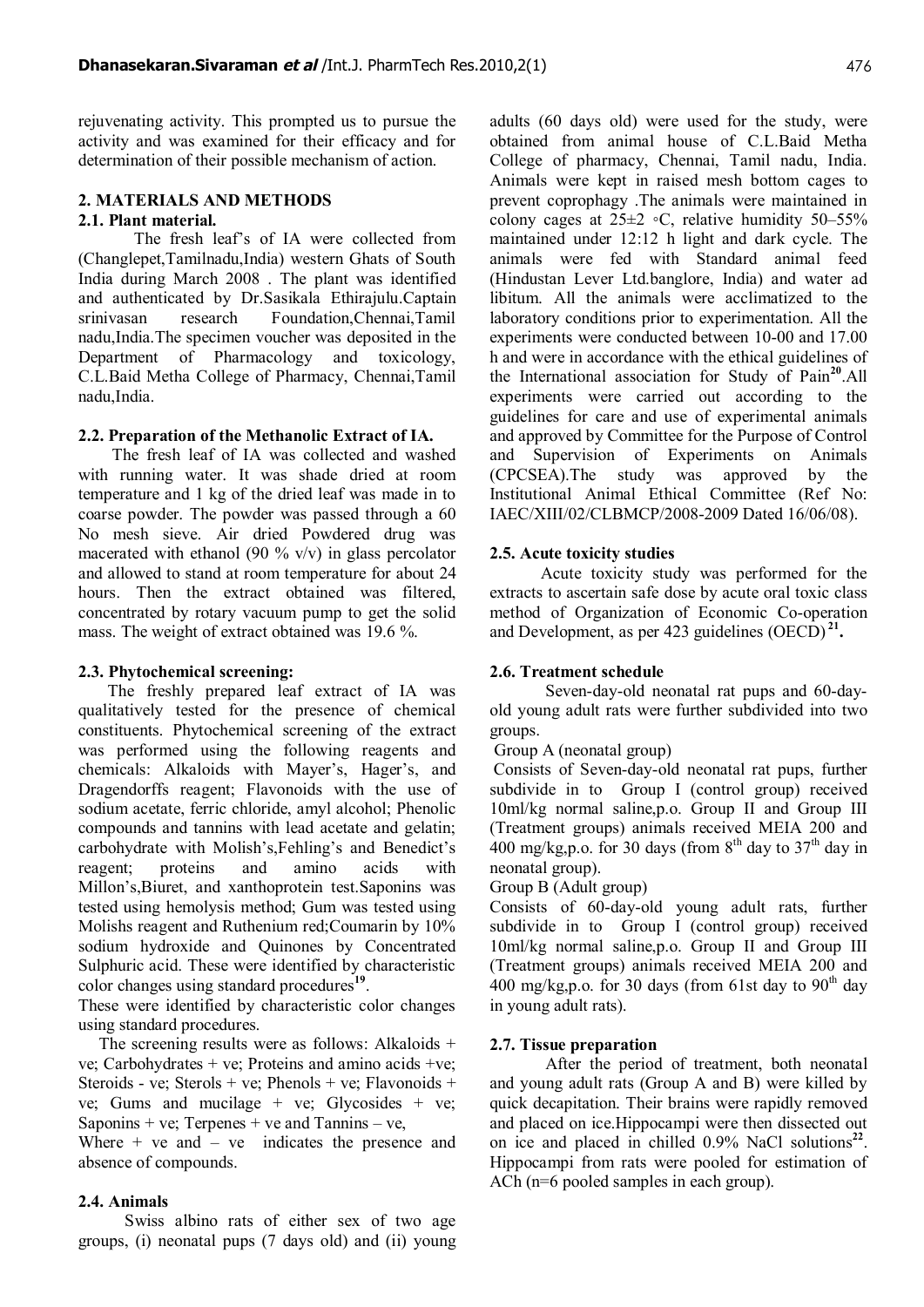#### **2.8. ACh estimation**

ACh was estimated by fluorimetric method**<sup>23</sup>** .The pooled hippocampi were weighed and homogenized using a Teflon–glass homogenizer in freshly prepared cold 10% trichloroacetic acid.The homogenates were centrifuged at 10 000 rev./min for 10 min at 4 8C.The supernatant was collected and processed immediately for estimation of ACh.

### **2.9. Statistical analysis**

 All values are expressed as mean ±SEM. Data were analyzed by non-parametric ANOVA followed by Dunnett's multiple comparison tests, evaluated using Graph Pad PRISM software. A p-value  $\leq 0.05$  was considered significantly different.

#### **3. RESULTS**

The effect of MEIA on hippocampal Ach level in rats is shown in Fig. 1. Oral treatment with 200 and 400 mg/kg of MEIA during neonatal period and young adult age in rats enhanced ACh content significantly ( $p \leq 0.05$ ) in their hippocampus when compared with control group. Interestingly, treatment with MEIA at the dose of 200 and 400 mg/kg shown significant increase in Ach levels (65.40±2.1 and 71.52±1.8nmol/g tissue) in neonatal rats. Adult group rats administrated with MEIA showed a significant increase in the Ach level  $(71.68\pm0.9 \text{ and } 84.12\pm2.2 \text{)}$ nmol/g tissue) at the dose 200 and 400 mg/kg, but MEIA at the high dose 400mg/kg dose, showed much significant increase when compare to 200mg/kg dose.

Hippocampal ACh content was found to be significantly less in 90-day-old control rat's  $38.33\pm1.1$ nmol/g tissue as compared to 37-day-old control rat's 51.30±1.8 nmol/g tissue. On the contrary, hippocampal ACh content was found to be higher in 90-day-old MEIA 400 mg/kg treated rats than in 37-day-old MEIA treated rats shown in Table 1.

#### **4. DISCUSSION**

We studied the Acetylcholine enhancing activity of methanol leaf extract of *Ipomoea aquatica* Forsk in rat hippocampus. Acetylcholine plays a central role in basic nerve transmission, concentration, memory and learning. The leading pharmaceutical drugs used for senility are, in fact, aimed at elevating acetylcholine levels in the brain **<sup>24</sup>**. Age related neurodegenerative disease like Alzheimer's disease (AD) often associated with decreased level of neurotransmitter, primarily Ach in the hippocampal region, the area which perform the major memory task. Defectiveness of the Ach in the cholinergic forebrain ultimately leads to dementia**<sup>25</sup>**. The reduction of cholinergic activity in the CNS of AD patients correlates with their deterioration in scores on dementia rating scales **<sup>26</sup>**.Preliminary phytochemical investigations of MEIA revealed the presence of carbohydrates, Flavonoids, sterols, saponins, phenols and terpenes. The Ach enhancing effect of MEIA might therefore be due to any one or combination of these phytochemical. Since MEIA exhibited Ach enhancing activity, it might be clinically useful in the control of age related memory disorders like AD. Thus, successive studies are mandatory to establish the precise nature of active constituents as well as their mechanism of action.

#### **5. CONCLUSION**

In conclusion, we suggest that MEIA markedly improves brain Ach level. The ability of MEIA treatment in rats to increase Ach content suggests that this extract treatment may be useful as a memory enhancer, even it may be concluded that MEIA treatment may be of value for reinforcing depressed cholinergic transmission in certain age related memory disorders and to improve learning and memory in normal individuals.

| Treatment (mg/kg)<br>(nmol/g tissue) | Hippocampal Ach level.           |  |                        |
|--------------------------------------|----------------------------------|--|------------------------|
|                                      | Neonatal group mean $\pm$ S.E.M. |  | Adult group mean±S.E.M |
| Control: $NS(10m/kg, p.o.)$          | $51.30 \pm 1.8$                  |  | $38.33 \pm 1.1$        |
| MEIA $(200$ mg/kg, p.o.)             | $65.40\pm2.1*$                   |  | $71.52 \pm 1.8*$       |
| MEIA $(400$ mg/kg, p.o.)             | $71.68\pm0.9*$                   |  | $8412 \pm 22$          |

**Table 1: Effect of MEIA on hippocampal Ach level in rats.**

NS: normal saline; MEIA: Methanol extract of *Ipomoea aquatica* Forsk.

Significant  $P \le 0.05$  compared to control, ANOVA;  $n = 6$ .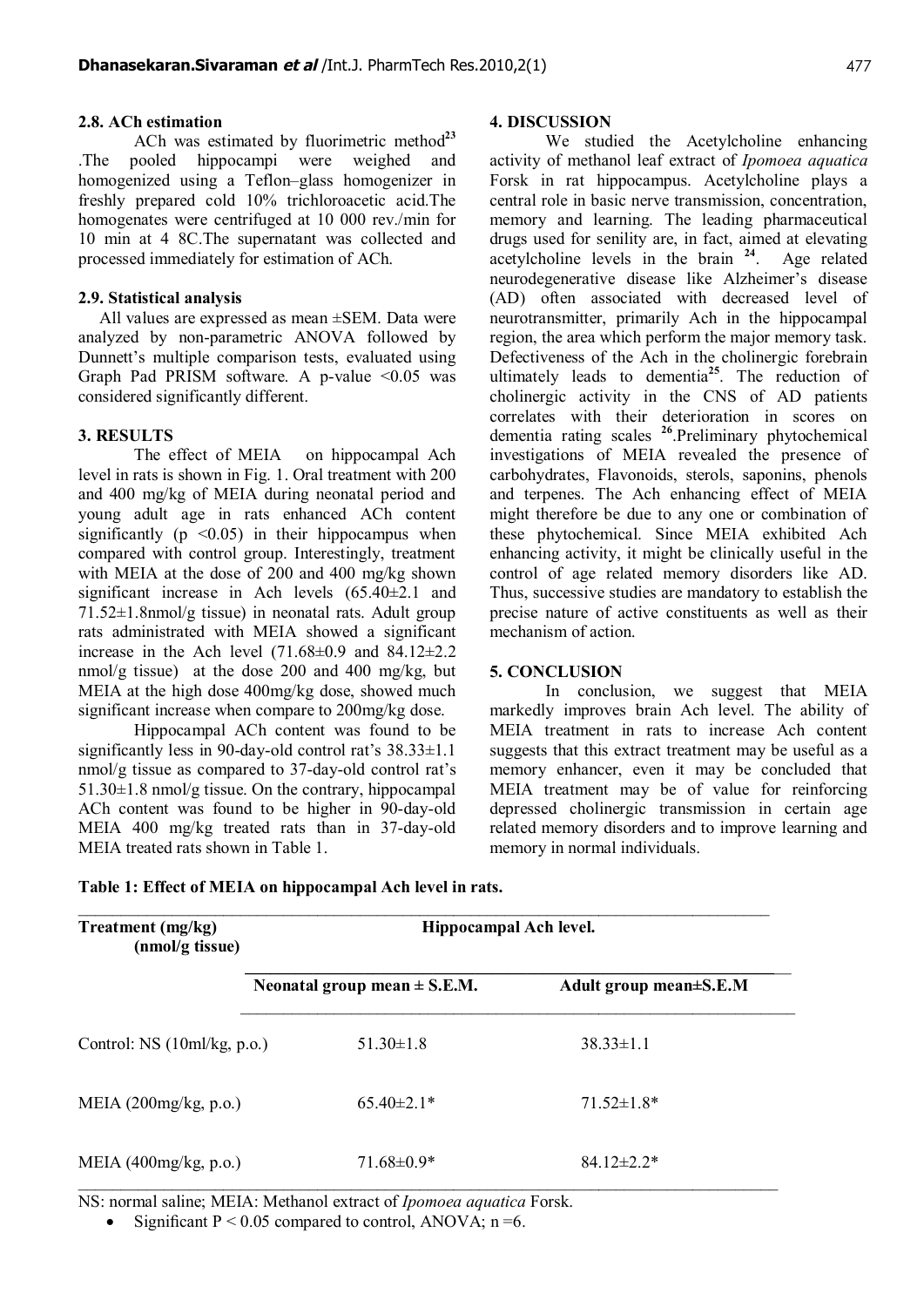

#### **ACKNOWLEDGEMENT**

 The authors are grateful to Dr. S. Venkataraman (Director of C.L.Baid Metha Foundation for Pharmaceutical Education and Research, Chennai, Tamil Nadu, India) for his technical and secretarial assistances.

# **REFERENCES**

1. National toxicological programme herbal medicines. 2003 NTP liaison & scientific review office 919-541- 0530<http://ntpserver.niehs.nih.gov/>.

2. Malalavidhane, T.S., S.M.D.N. Wickramsinghe & E.R. Jansz. Oral hypoglycaemic activity of Ipomoea aquatica. Journal of Ethnopharmacology: 72; 2000; 293-298.

3. Badruzzaman, S.M. and W. Husain. Some aquatic and marshy land medicinal plants from Hardoi district of Uttar Pradesh. Fitoterapia, 63(3): 1992; 245-247.

4.Samuelsson, G., M.H. Farah, P. Claeson, M. Hagos, M.Thulin, O. Hedberg, A.M. Warfa, A.O. Hassan, A.H. Elmi,A.D. Abdurahman, A.S. Elmi, Y.A. Abdi & H.H. Alin..Inventory of plants used in traditional medicine in Somalia II. Plants of the families Combretaceae to Labiatae. Journal of Ethnopharmacology ,37: 1992;47-70.

5.Roi, J. Traité des Plantes Médicinales Chinoises.Paul Lechevalier Éditeur, Paris. 1955.

6. Watt, G.. A Dictionary of the Economic Products of India. Bishen Singh Mahendra Pal Singh, Dehra Dun, India, 1889 [1972].

7. Westphal, E. Ipomoea aquatica Forsskal in Plant Resources in South-East Asia. Number 8.Vegetables.

Edited by J.S. Siemonsma & K. Piluek. Pudoc Scientific Publishers, Wageningen, 1993; 181-184.

8. Bruemmer, J.H. & R. Roe. Protein extraction from water spinach (Ipomoea aquatica). Proceedings of the Florida State Horticultural Society, 92:1979, 140-143.

9. Chen, B.H. & Y.Y. Chen.. Determination of carotenoids and chlorophylls in water convolvulus (Ipomoea aquatica) by liquid chromatography. Food Chemistry, 45: 1992;129-134.

10. Snyder, G.H., J.F. Morton & W.G. Gentung. Trials of Ipomoea aquatica, nutritious vegetable with high protein-and nitrate-extraction potential. Proceedings of the Florida State Horticultural Society 94: 1981; 230- 235.

11. Sundar Rao, K., R. Dominic, K. Singh, C. Kaluwin, D.E.Rivett & G.P. Jones. Lipid, fatty acid, amino acid,and mineral composition of five edible plant leaves. Journal of Agriculture and Food Chemistry 38: 1990;2137-2139.

12. Tofern, B., P. Mann, M. Kaloga, K. Jenett-Siems, L. Wigge & E. Eich. Aliphatic pyrrolidine amides from two tropical convolvulaceous species. Phytochemistry 52(8): 1999, 1437-1441.

13. Van Valkenburg, J.L.C.H. & N. Bunyapraphatsara. Editors of Plant Resources in South-East Asia. Medicinal and Poisonous Plants. Prosea Foundation,Backhuys Publishers, Leiden, The Netherlands. 200 Part 2, 12.

14. Wills, R.B.H. & A. Rangga. Determination of carotenoids in Chinese vegetables. Food Chemistry; 56:1996; 451-455.